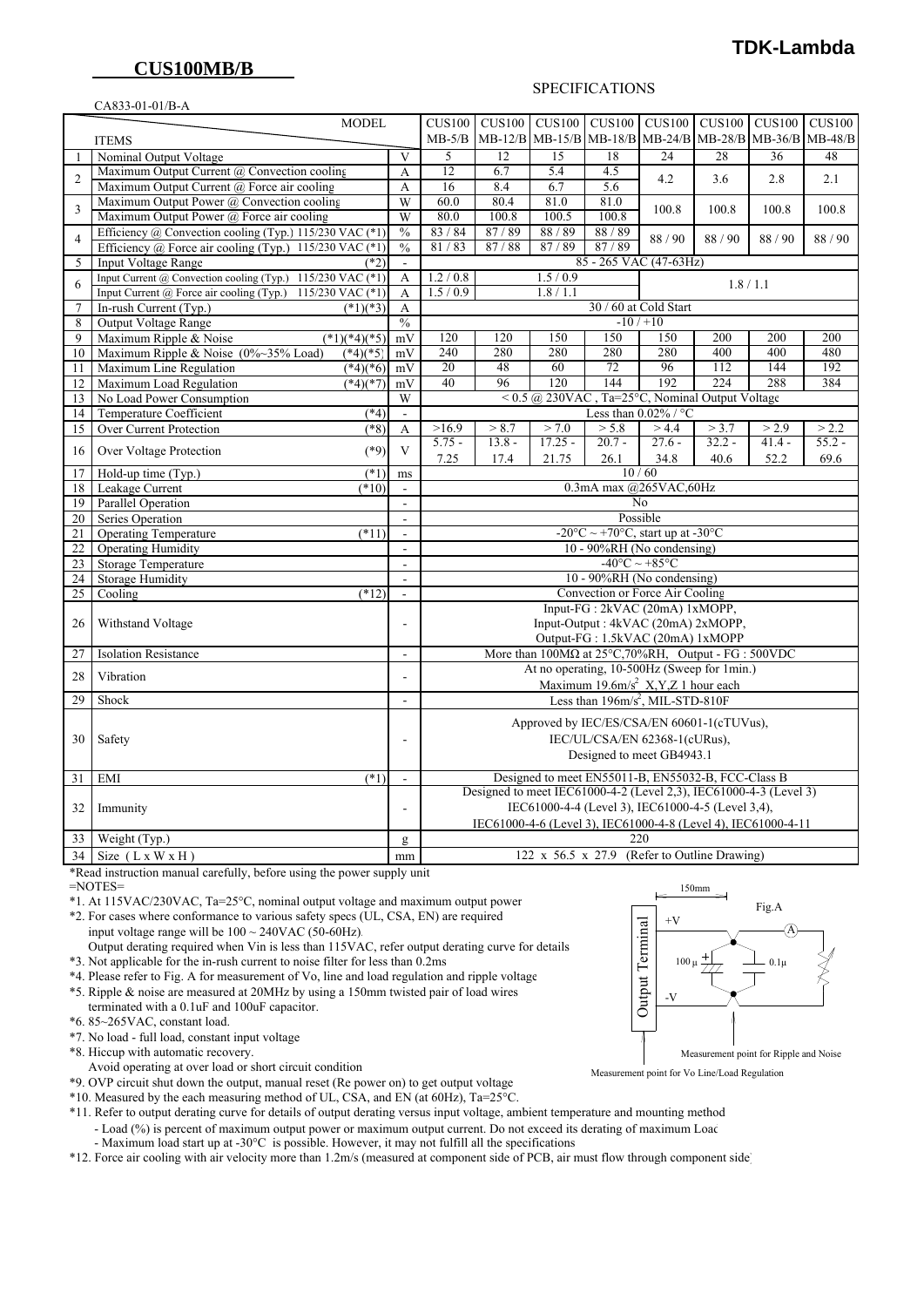# **CUS100MB/B**

### OUTPUT DERATING

#### CA833-01-02/B

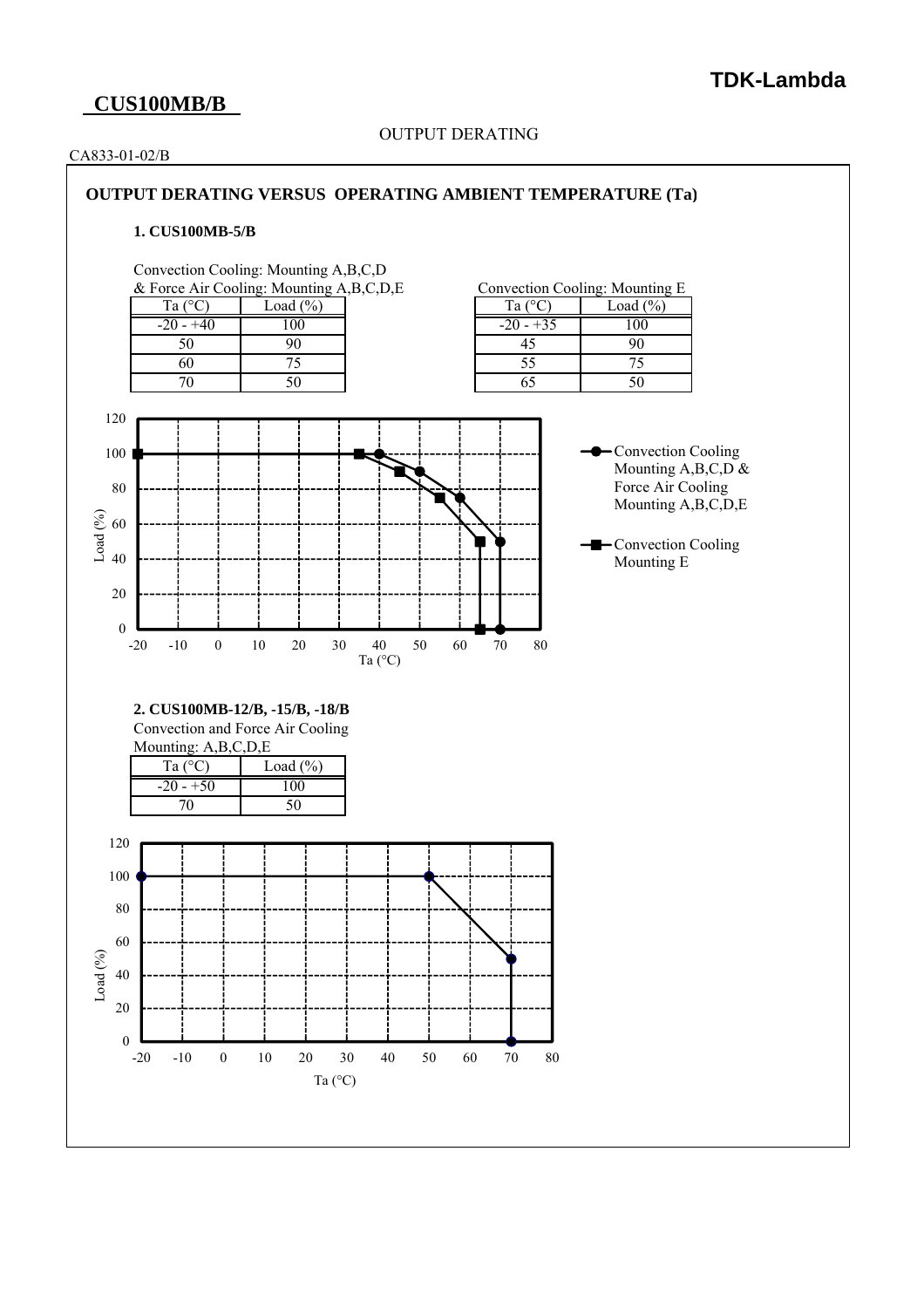## **CUS100MB/B**

#### OUTPUT DERATING

#### CA833-01-03/B



### **4. CUS100MB-28/B**

Convection Cooling Mounting:  $A$ ,  $B$ ,  $C$ ,  $D$ 

| $m$ vivunting, $A, D, C, D$ |              | $m0$ willing. $E$ |      |  |  |
|-----------------------------|--------------|-------------------|------|--|--|
| $\sqrt{2}$<br>Ta            | Load $(\% )$ | $T_{9}$ .         | Load |  |  |
| $-20 - +40$                 | 00           | $-20 - +35$       | 100  |  |  |
| υc                          | οv           | υc                | 80   |  |  |
|                             | 40           |                   | 40   |  |  |

| inting: A,B,C,D | $D \cap D$           | Mounting: E |             |              |  |
|-----------------|----------------------|-------------|-------------|--------------|--|
| $\sim$<br>Тa    | $\text{Load } (\% )$ |             | .00<br>Ta   | Load $(\% )$ |  |
| 20              | UU                   |             | $-20 - +35$ | $00\,$       |  |
|                 |                      |             | υU          | ου           |  |
| 70              |                      |             |             | 46           |  |

Force Air Cooling

| Mounting: $A, B, C, D, E$ |              |  |  |  |
|---------------------------|--------------|--|--|--|
| Ta $(^{\circ}C)$          | Load $(\% )$ |  |  |  |
| $-20 - +50$               | 100          |  |  |  |
|                           |              |  |  |  |

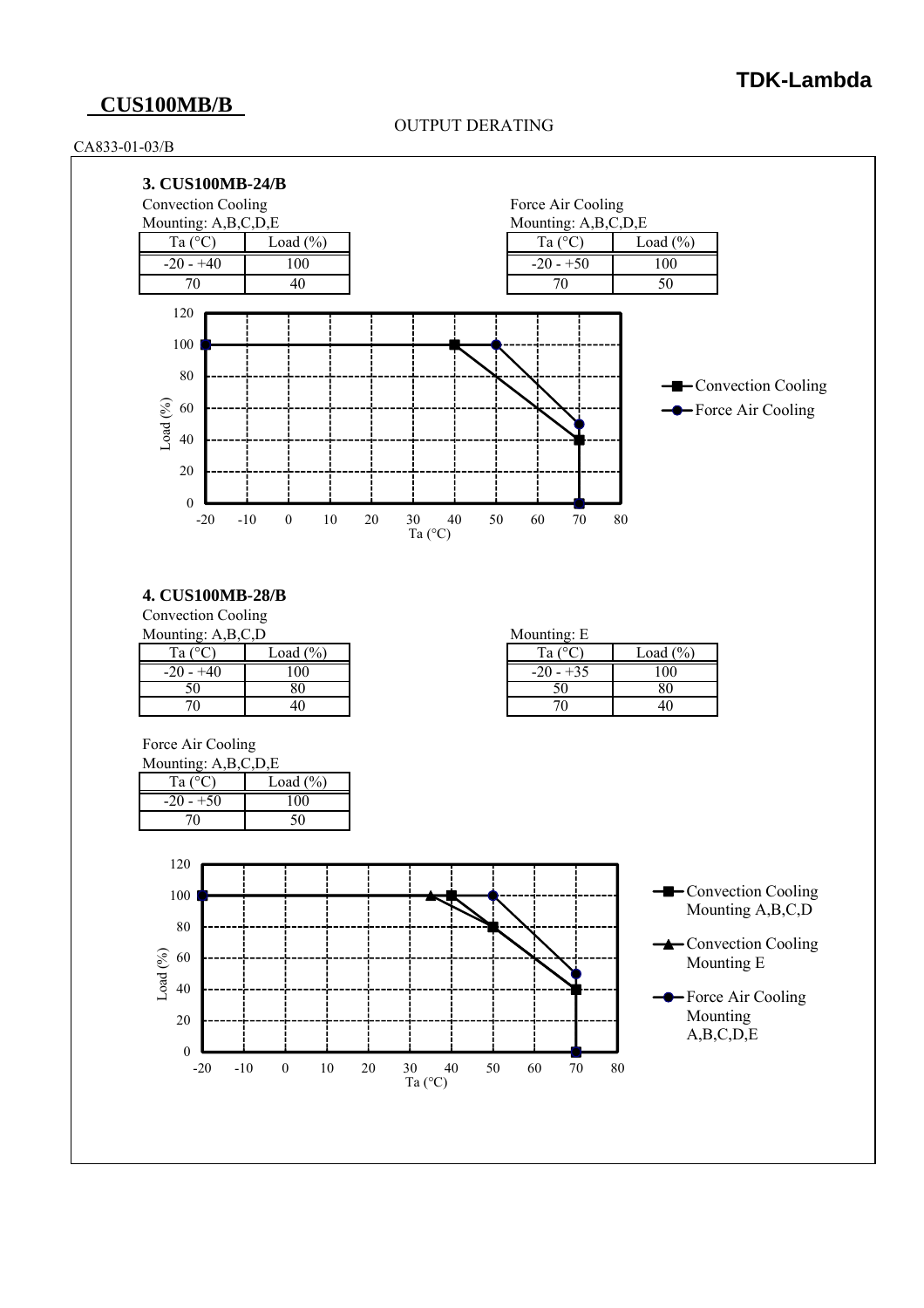# **CUS100MB/B**

### OUTPUT DERATING